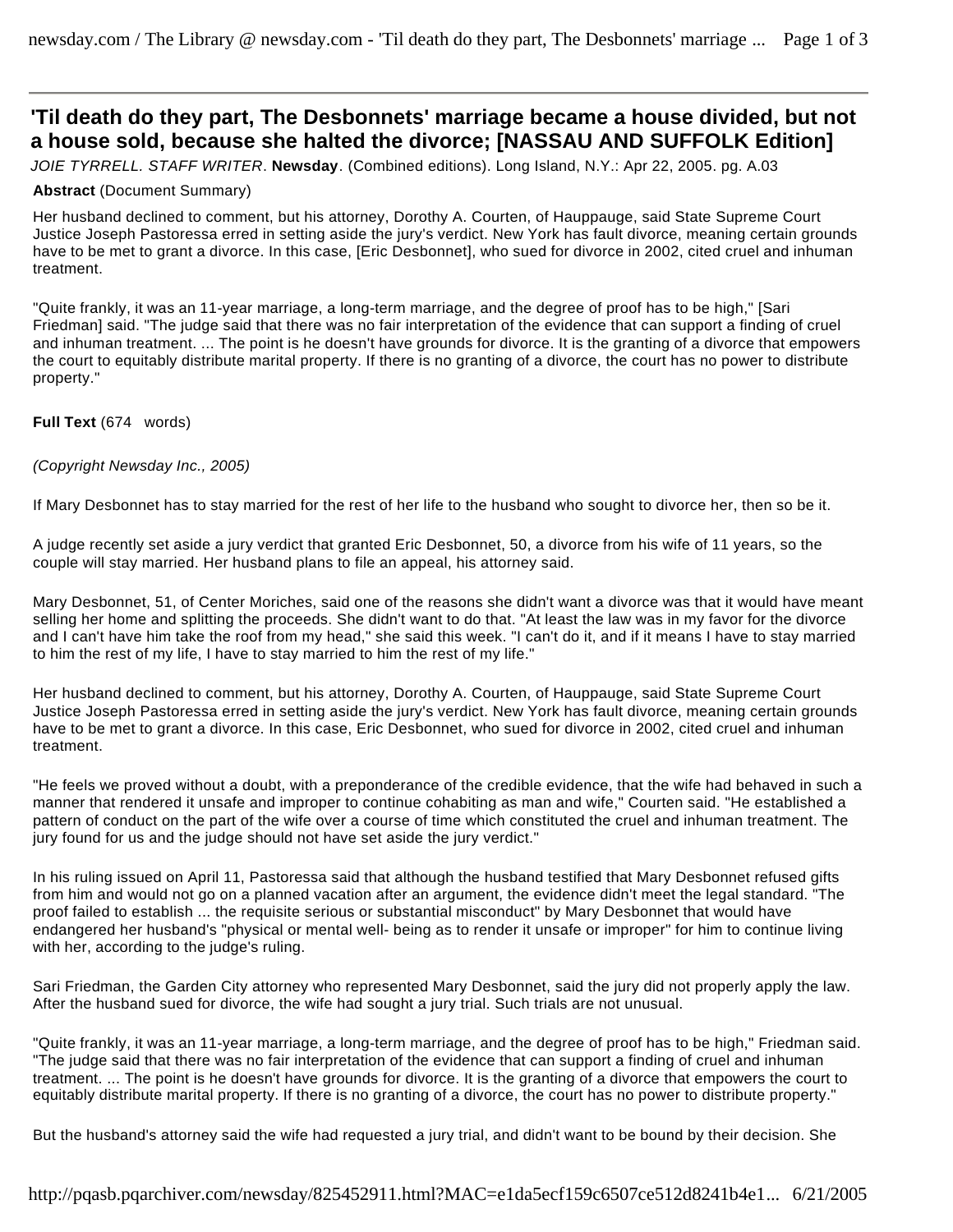then asked the judge to set aside the verdict. "It's only in very unusual circumstances that a judge should disturb the sanctity of the jury verdict and those circumstances were not present in this case," Courten said.

Eric Desbonnet was disappointed by the decision. "He is extremely upset and feels betrayed by the system," Courten said. "He very much wants to move on with his life."

Meanwhile, Mary Desbonnet said she was happy she wouldn't have to sell her home, where she still lives. Her husband has moved out. "I was so mentally relieved that I was no longer under this man's thumb who said 'I'm going to get a divorce,'" she said. "He didn't have grounds for divorce. The law went in my favor and it was a moral victory."

### **[Illustration]**

Caption: Newsday photo/David L. Pokress - Mary Desbonnet of Center Moriches contested the jury's divorce verdict and the trial judge

Reproduced with permission of the copyright owner. Further reproduction or distribution is prohibited without permission. People: Desbonnet, Mary, Desbonnet, Eric, Courten, Dorothy A Section: *NEWS* Text Word Count 674 Document URL:

**Photos of the day**

- More Photos
- Celebrity pix
- NYC photos

**Impulse!**

- Club Photos
- Concert listings
- More Impulse!
- Everyday Hero LI Everyday Hero NYC Future Corps It Happened on LI It Happened in NYC NIE - Newsday in Education Community Chammpions Newsday Charities: Help-A-Family **Special Sections**

**Find It Fast**

Act 2/Retirement AP top news Advertise with Newsday Archives **Columnists** Contact Newsday **Comics Corrections Crosswords** Events Five-day forecast Food HiFive / High School sports Home and Garden **Horoscopes** Impulse Jobs